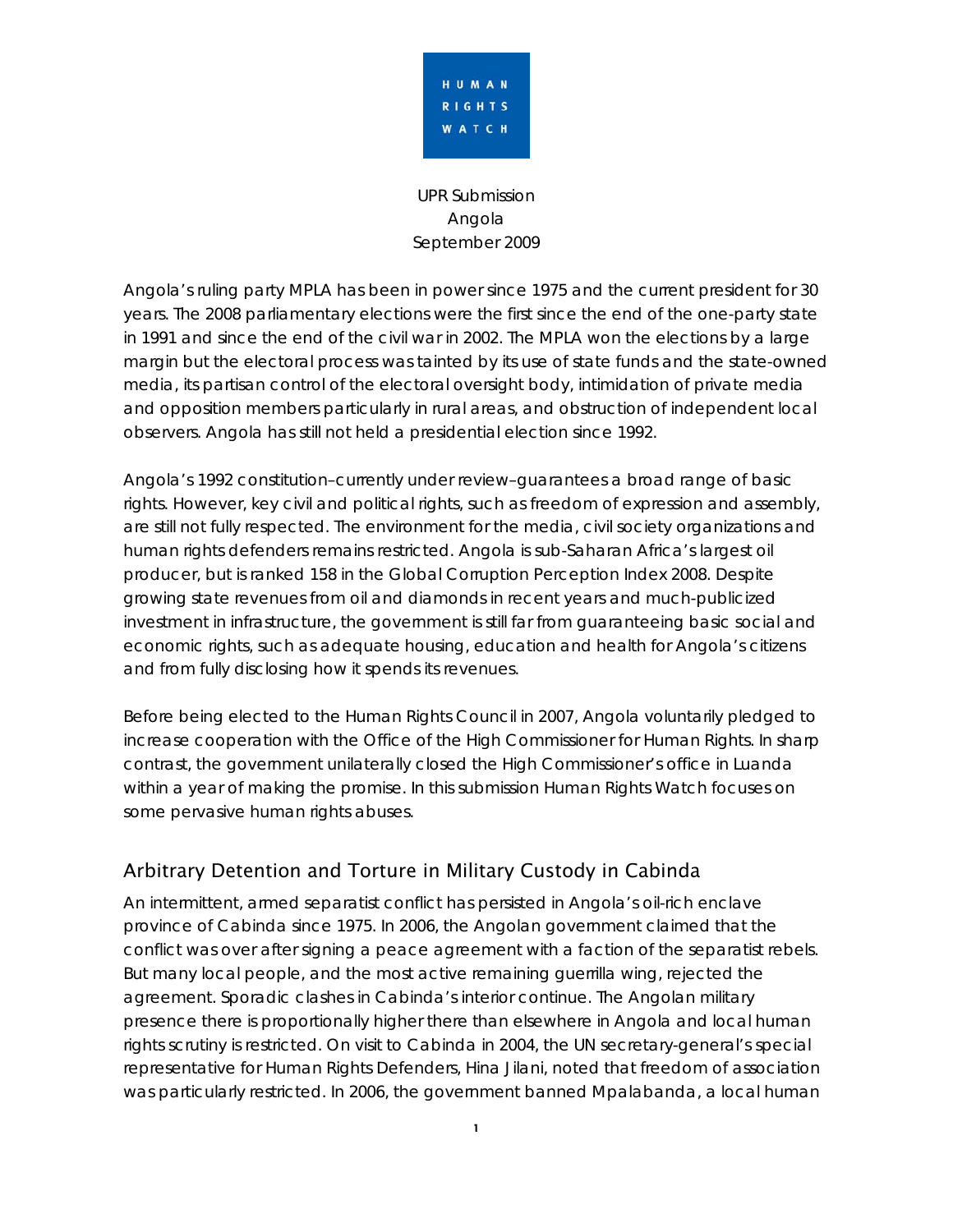rights organization that had previously documented military abuses, alleging it was inciting violence.

From September 2007 to March 2009, at least 38 rebel suspects detained by Angolan military and intelligence officials in Cabinda have been subjected to torture. The abuses took place in incommunicado military custody before the detainees were brought before a magistrate and taken to a civilian prison. In September 2008, a military court convicted Fernando Lelo, a civilian and former Voice of America correspondent, to 12 years in prison for alleged state security crimes. The six soldiers accused along with Lelo were severely tortured in military custody and five were sentenced to 13 years in prison. Human Rights Watch and Amnesty International monitored the trials and judged them patently unfair. Not only was a military court unlawfully trying a civilian, but in addition Lelo's co-accused soldiers were tortured to incriminate Lelo and no evidence against them was presented at court.

Human Rights Watch reported on these cases in June 2009. Since then, the government closed an unofficial detention center at the military headquarters in Cabinda, a welcome sign of commitment to improve conditions for military detainees. On August 21 2009, Fernando Lelo was released after a ruling made by the Military Supreme Court. But, the five soldiers convicted with him saw their prison sentences increased to 22 and 24 years. The positive news about Lelo risks overshadowing the plight of other lesser-known individuals charged or convicted for national security and related crimes. No independent investigation has yet taken place into the systematic use of torture and other abuses in the context of the armed conflict in Cabinda. Human Rights Watch believes that two military officers that were involved in torture cases in Cabinda were transferred to other provinces. But there is still no indication of disciplinary action or prosecutions against them.

Human Rights Watch has recently received credible reports of further detentions of rebel suspects in Cabinda. The whereabouts of some of these detainees remain unknown. This raises concerns that elements in the Angolan Armed Forces continue to violate the country's own laws and international standards by holding detainees incommunicado before presenting them to civil magistrates.

There is still no sign that earlier cases of detainees who say they were tortured in military detention have been reviewed. In early August 2009, a civil court sentenced a group of five men arrested in April 2008 to 20 years and six months in prison. They were convicted of having killed two workers in an attack for which separatist rebels claimed responsibility. The group told Human Rights Watch before their trial that they had been tortured in military custody to make them confess.

# Restrictions on Freedom of Expression and Information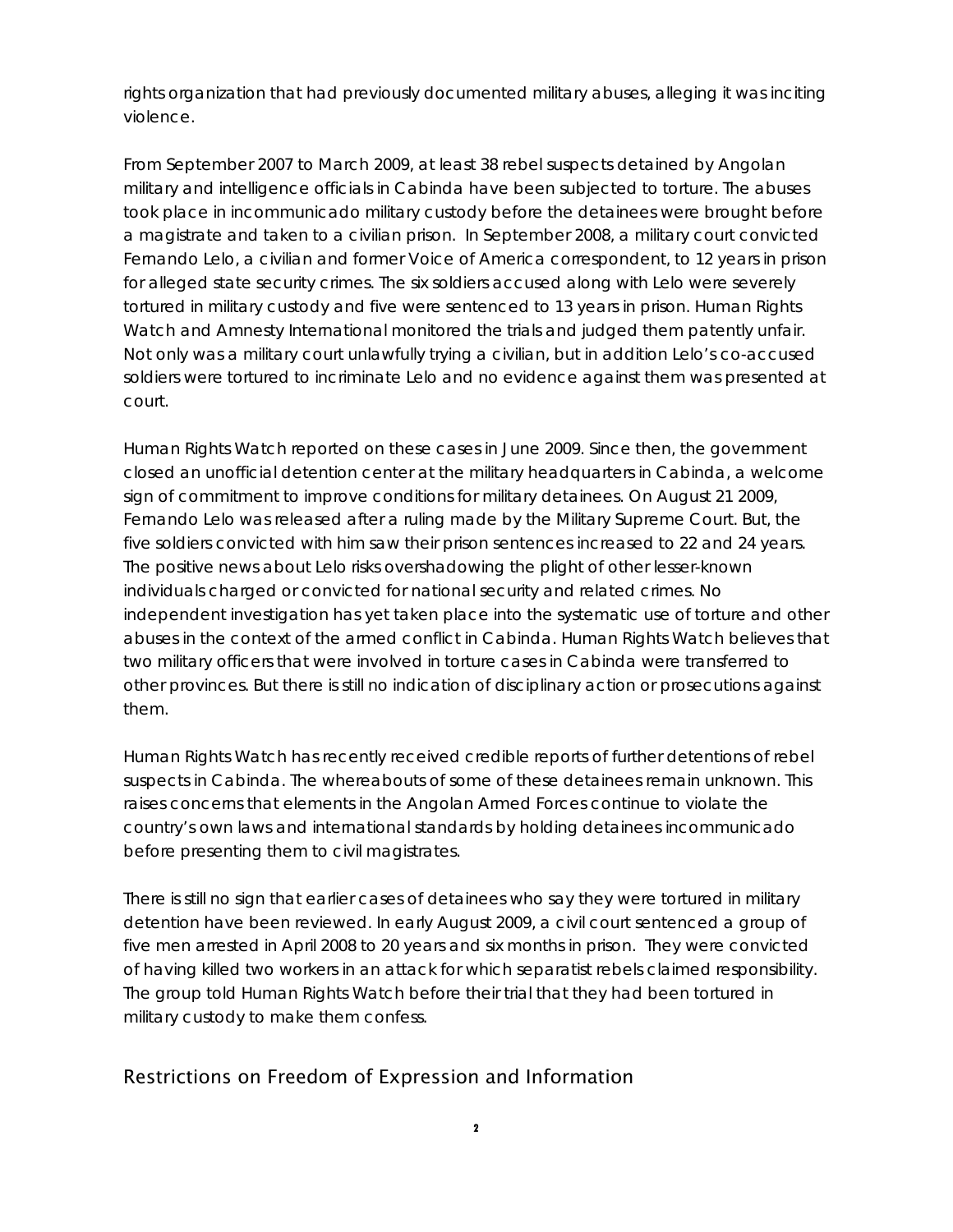Freedom of expression and information in Angola remain restricted. In most of Angola's 18 provinces, except the capital Luanda and some provincial capitals, ordinary citizens can only access government-controlled and strongly pro-government media organs. Censorship and self-censorship are common. Together, these severely restricted public access to independent information before the 2008 parliamentary elections. Since 2003, the government has prevented the Catholic Church's Radio Ecclesia from broadcasting beyond Luanda. The Angolan Catholic Bishop's Conference claims the radio has a valid license to broadcast nationally. Independent journalists in the provinces report numerous cases of official intimidation.

The Angolan parliament passed a new press law in 2006 with the potential to improve the media environment. However, by-laws essential for its implementation such as licensing procedures for private radio and television, have not yet been passed. The new law also has many weaknesses. Defamation continues to be a criminal (instead of a civil) offense. Other vague offenses in the law, such as "abuse of press freedom" are open to official manipulation. Since 2007, government officials have increasingly sued private media editors and journalists for libel and related offenses on dubious grounds. In July 2009, a court gave journalist Eugénio Mateus a three-month suspended prison sentence for "abuse of press freedom" after a lawsuit filed by a senior Angolan military officer. Mateus had merely criticized the performance of some armed forces' members some years earlier in the weekly newspaper *A Capital*. Angola's president recently sued the director of *A Capital* for "abuse of press freedom" for criticizing him in an article. Such litigation perpetuates a widespread culture of self-censorship in Angola and threatens the viability of private print media.

# Right to Adequate Housing

An estimated 75 per cent of Luanda's residents live in informal settlements without land title. Between 2002 and 2006, the government forcefully evicted at least 20,000 such people from Luanda's low income districts, demolishing their houses and destroying their possessions, leaving many without adequate shelter. The government appropriated the occupied areas for 'beautification projects' and public or private construction, but failed to adequately compensate or relocate many of those evicted.

In November 2008, the UN Committee on Social, Economic and Cultural Rights recommended that the government of Angola rigorously redefine the conditions under which forced evictions could be carried out, to investigate allegations of excessive use of force by security forces during forced evictions, to provide alternative housing or compensation as well as remedies to those evicted, and to guarantee that future forced evictions comply with international standards.

However, the government has yet to take such measures. In July 2009 alone, 3,000 houses in a neighborhood of Luanda were destroyed on official orders, leaving at least 15,000 poor residents homeless. Government officials had earlier instructed local residents to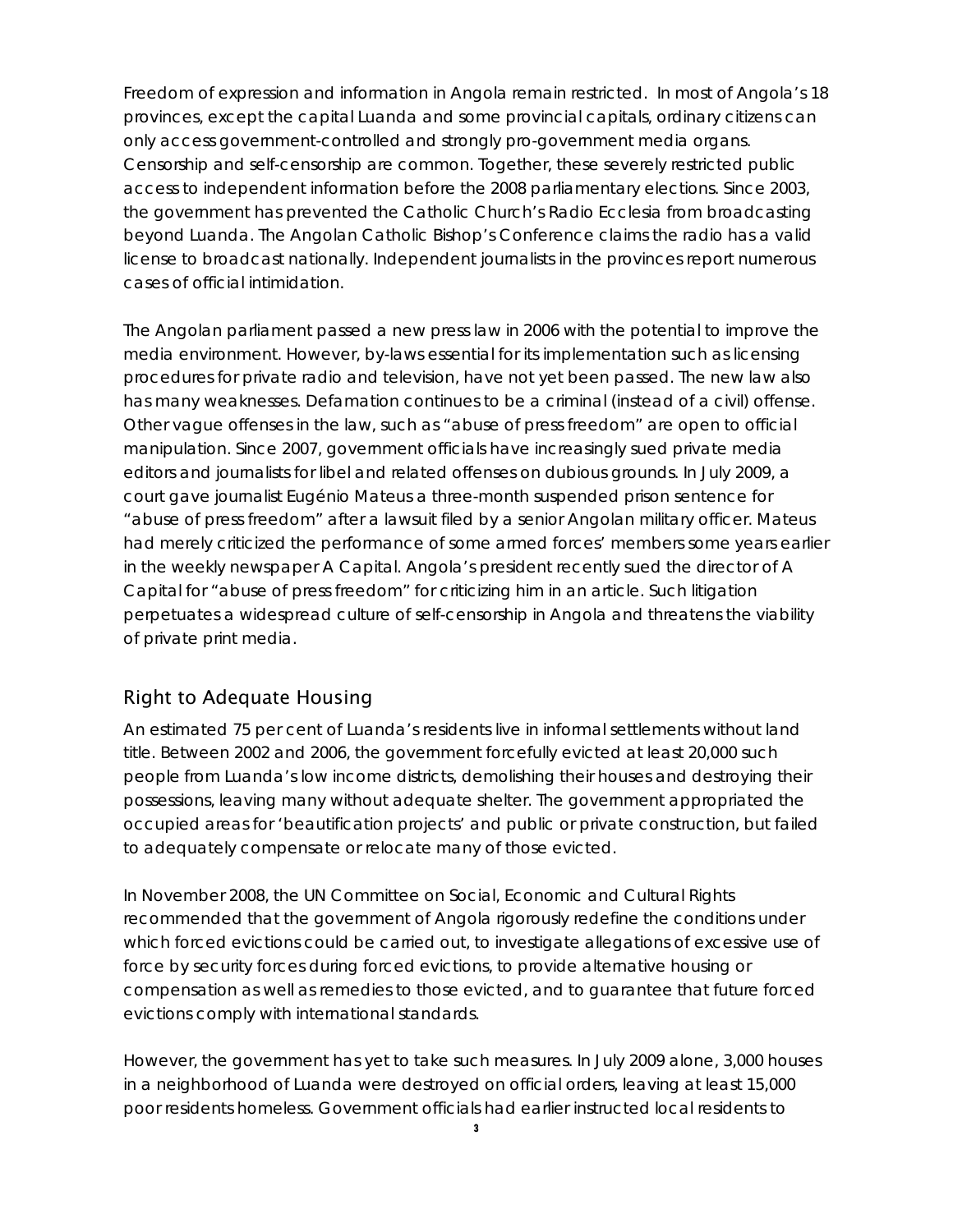leave the area–marked for public construction–but local activists told Human Rights Watch that compensation for evictees had been distributed unevenly and untransparently. The government failed to plan alternative housing for evictees in advance, and deployed an excessive security presence –including members of the Angolan Armed Forces –during the evictions. Angolan security forces also prevented affected residents from mounting a peaceful protest in front of the presidential palace. In August 2009, Luiz Araújo, the coordinator of *SOS Habitat*, a local organization that has assisted victims of forced evictions since 2003, claimed he prevented an attempted assault on his organization's offices and on him personally.

# **Recommendations**

Regarding Arbitrary Detention, Torture and Violations of Due Process Rights in Cabinda

- Ensure that the Angolan Armed Forces act in accordance with Angola's obligations in domestic law as well as international human rights and humanitarian law.
- Ensure that civilians are never tried by military judges, nor detained in military detention centers.
- Ensure that those held in custody are promptly brought before an independent judicial officer authorized by law, and are held only in official places of detention; that all detainees have immediate and regular access to family members and legal counsel, and that criminal proceedings are in accordance with international fair trial standards.
- Release prisoners that have been convicted in unfair trials or appropriately retry them in accordance with international fair trial standards.
- Provide adequate remedies, including compensation, for persons arbitrarily arrested or tortured or otherwise mistreated in detention.
- Ensure that military and intelligence officers committing torture or other human rights violations against persons in their custody are appropriately disciplined or prosecuted.
- Allow independent scrutiny of detention facilities where detainees allege having been held illegally and tortured by security forces.
- Ratify the Convention against Torture and Other Cruel, Inhuman or Degrading Treatment or Punishment and its Optional Protocol and allow visits by the Protocol's Subcommittee on Prevention of Torture.

Regarding the Right to Adequate Housing

- Immediately cease forced evictions carried out in violation of national laws and international human rights law and standards.
- Provide assistance, including alternative accommodation and other remedies, to those affected by forced evictions, and in particular to vulnerable groups such as women, children, and elderly persons.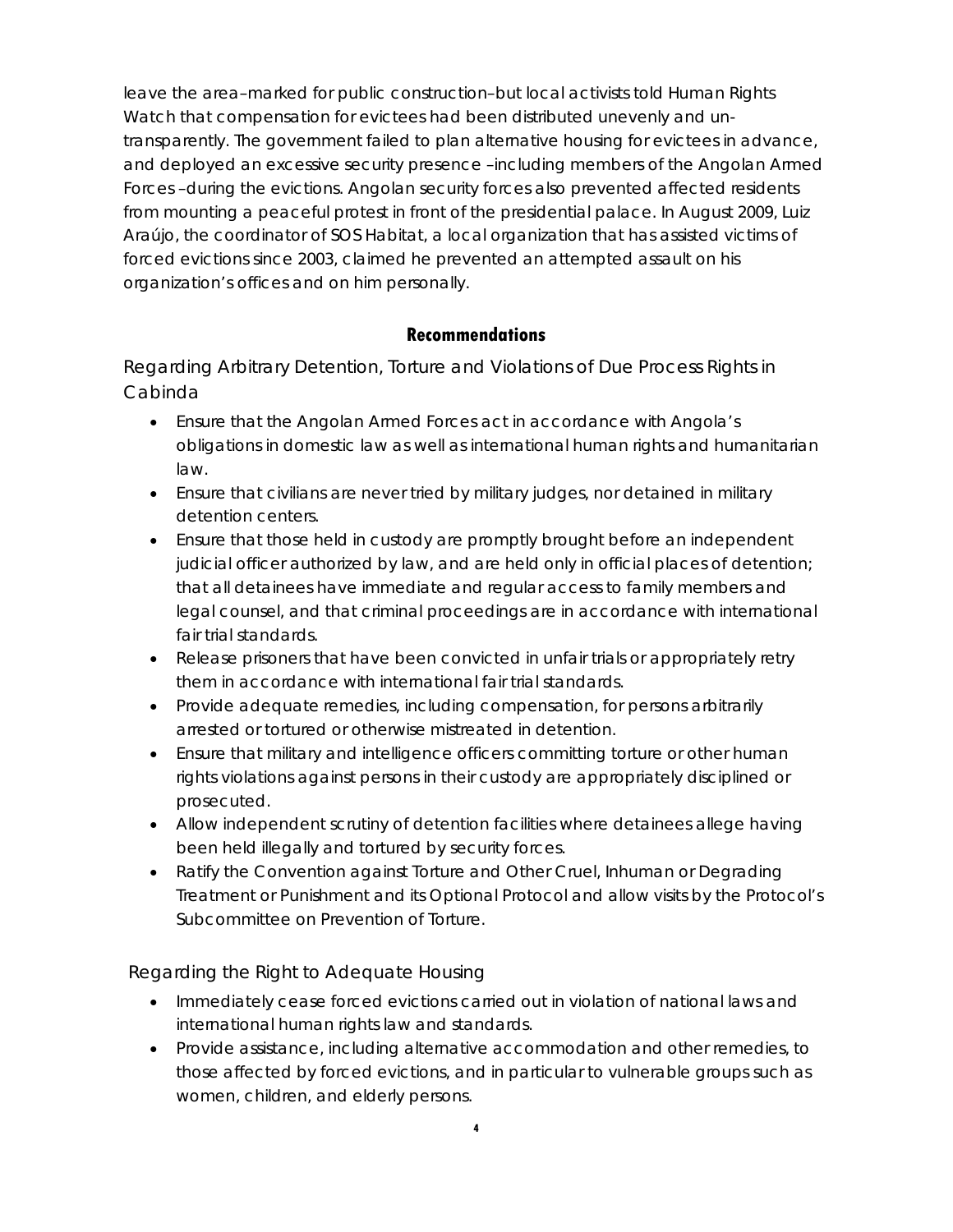- Investigate allegations of excessive use of force and other human rights abuses by police and state officials and private security companies involved in forced evictions and bring all those responsible to justice.
- Urgently enact specific legislation against forced evictions. Such legislation should strictly regulate the circumstances under which evictions may be carried out, in particular: Define a reasonable and accessible process for compensation, as well as a mechanism for defining its forms and amounts; Ensure that individuals to be evicted are consulted about and informed of relocation sites well in advance of evictions and that such sites are adequately supplied with basic services from the date of relocation.
- Significantly improve land registration procedures to effectively implement Angolan legal provisions regarding regularization of informal occupancy, including granting clear rights of ownership and occupancy.
- Issue an official invitation to the UN Special Rapporteur for Adequate Housing.

Regarding Freedom of Expression and Information

- Enact all necessary implementing regulations and laws relating to the 2006 press law, in line with international standards.
- Review the press law in order to decriminalize defamation and related offenses, in line with international standards.
- Enact legislation to establish fair and transparent licensing procedures for private radio and television, and ensure supervision by an independent body, as stated in the press law, in order to prevent discriminatory licensing practices and to enhance diversity of information throughout the country.
- Ensure equal access for all political parties and civil society to the state media at all times.
- Extend the invitation to the UN Special Rapporteur for Freedom of Expression.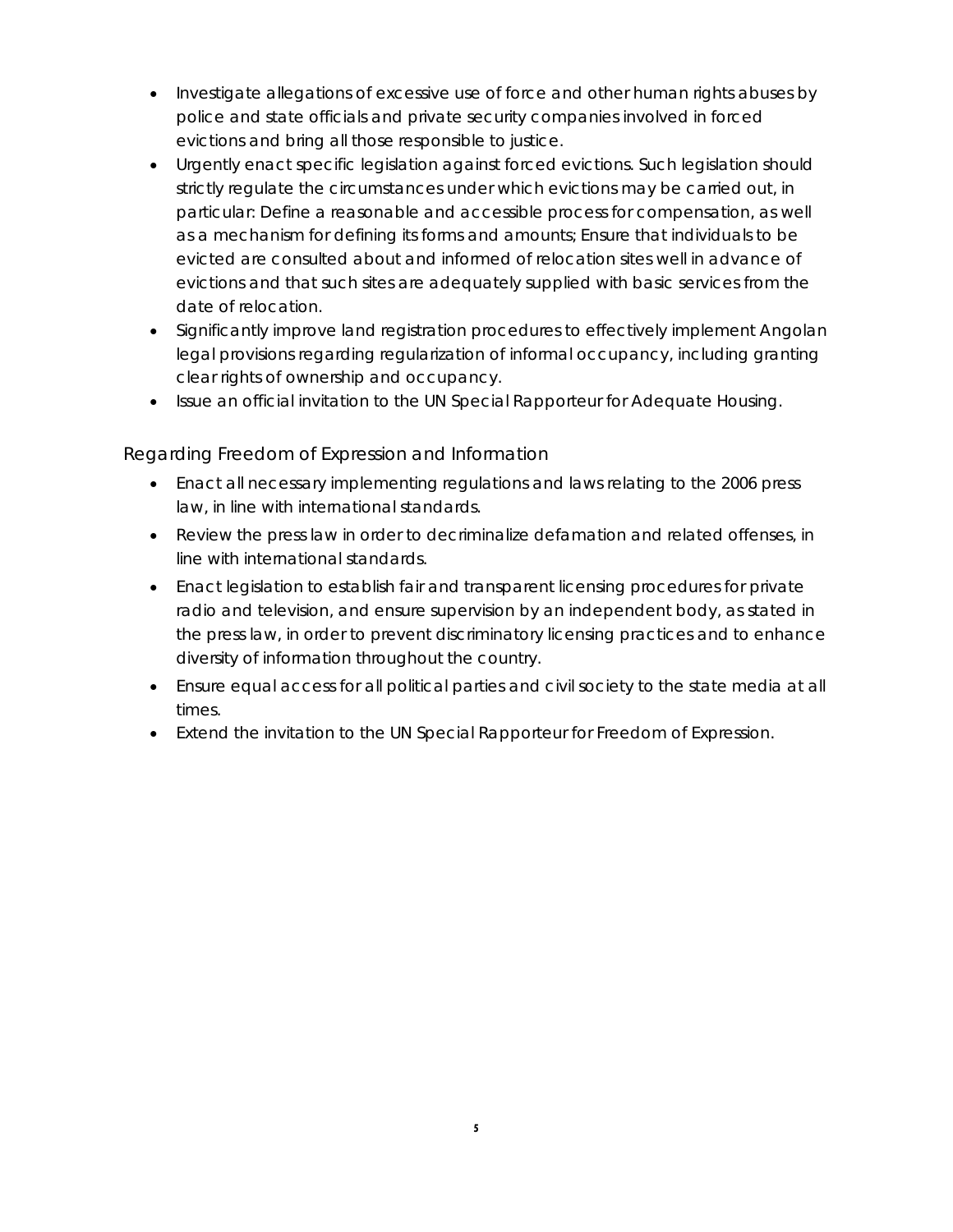# **Annex of Relevant HRW reporting**

## "**They Put Me in the Hole**"

## *Military Detention, Torture, and Lack of Due Process in Cabinda*

This 27-page report documents a disturbing pattern of human rights violations by the Angolan armed forces and state intelligence officials, including arbitrary and lengthy incommunicado detention, torture and lack of due process for people detained by the military in Cabinda since September 2007.

HRW ISBN No.: 1-56432-503-2 June 22, 2009

#### **Democracy or Monopoly?**

#### *Angola's Reluctant Return to Elections*

This 45-page report assesses crucial flaws in the 2008 parliamentary elections – the first since 1992 –in meeting regional and international standards, and identifies the reforms essential for free and fair presidential elections.

HRW ISBN: 1-56432-445-1 February 23, 2009

#### **Angola: Resume Negotiations with UN Rights Body**

#### *Government Seeks to Avoid Scrutiny Before Elections*

As a member of the United Nations Human Rights Council, Angola should reconsider its March 2008 order that the UN Office of the High Commissioner for Human Rights (OHCHR) in Angola cease activities by the end of May 2008, Human Rights Watch said today. May 22, 2009

## **"They Pushed Down the Houses"**

## *Forced Evictions and Insecure Land Tenure for Luanda's Urban Poor*

The 103-page joint report with SOS Habitat documents 18 mass evictions in Luanda carried out by the Angolan government between 2002 and 2006. The evictions affected some 20,000 people. The security forces destroyed more than 3,000 houses, and the government seized many small-scale cultivated land plots. These large-scale evictions violated both Angolan and international human rights law, leaving their victims homeless and destitute with no access to a legal remedy.

HRW Index No: Volume 19, No. 7 (A) May 15, 2007

#### **Still Not Fully Protected**

## *Rights to Freedom of Expression and Information under Angola's New Press Law*

The 25-page report analyses Angola's new Press Law, which was issued in May 2006. The report concludes that, despite improvements over its predecessor, the new law still contains elements that undermine press freedom. In addition, the report shows many of the new law's key provisions will remain inoperable without parallel implementing legislation.